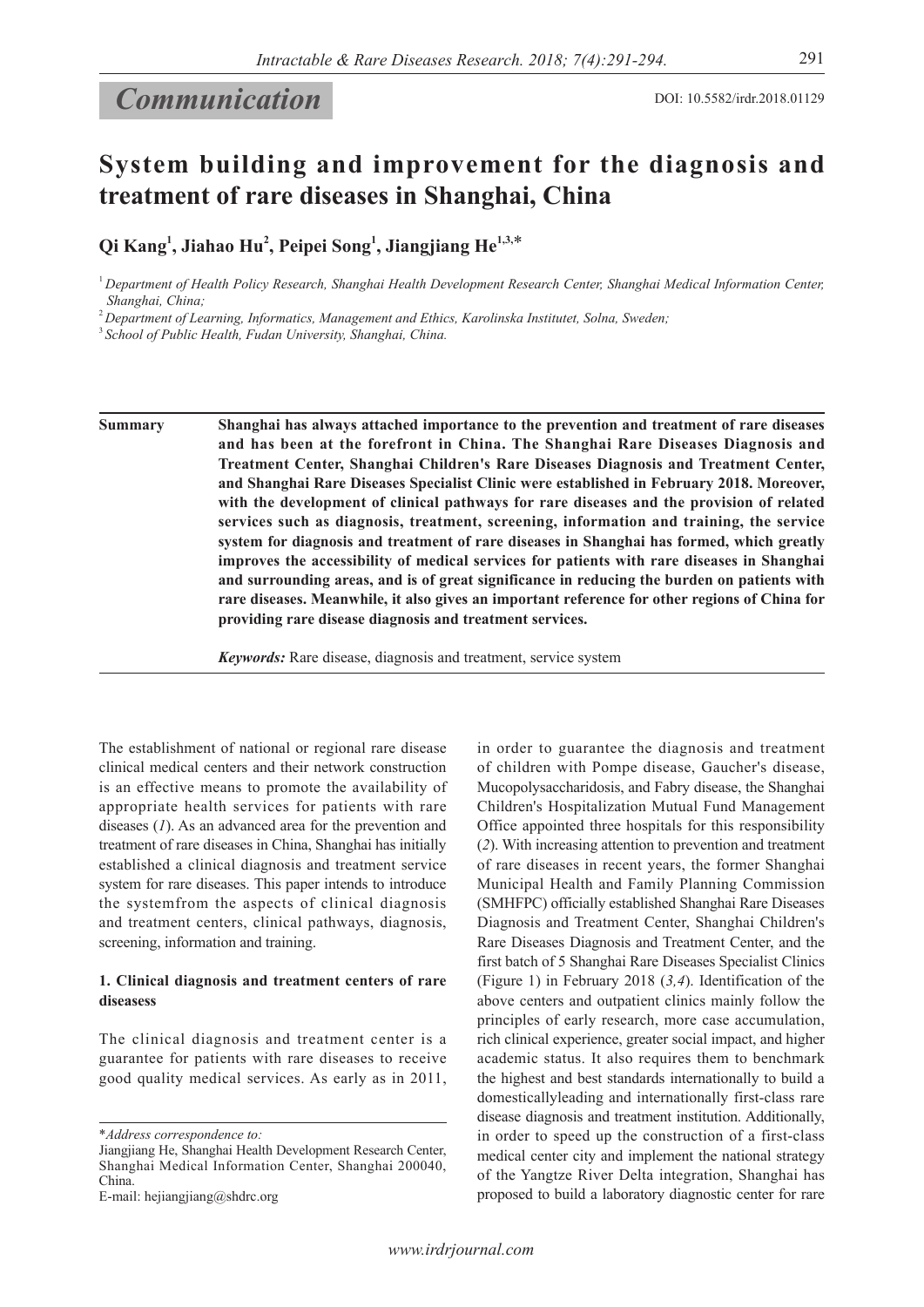### **Shanghai Rare Diseases Diagnosis** and Treatment Center

Xinhua Hospital Affiliated to School of Medicine, Shanghai Jiaotong University

## **Shanghai Children's Rare Diseases Diagnosis and Treatment Center**

Shanghai Institute for Pediatric Research

| Shanghai Rare Diseases Specialist Clinics                                                                                                       |
|-------------------------------------------------------------------------------------------------------------------------------------------------|
| Nervous system/ Endocrine and metabolism disease / Immune disease<br>Children's Hospital Affiliated to Fudan University                         |
| Amyotrophic lateral sclerosis<br>Huashan Hospital Affiliated to Fudan University                                                                |
| <b>Blood Disorders/ Autoimmune disease</b><br>Shanghai Children's Medical Center affiliated to School of Medicine, Shanghai Jiaotong University |
| <b>Fabry disease</b><br>Ruijin Hospital Affiliated to School of Medicine, Shanghai Jiaotong University                                          |
| <b>Endocrine and metabolism disease</b><br>Children's Hospital of Shanghai                                                                      |



diseases in the Yangtze River Delta (*5*).

#### **2. Clinical pathways of diagnosis and treatment of rare disease**

A clinical pathway is an important guide for the diagnosis and treatment of rare diseases. In 2011, Shanghai Municipal Science and Technology Commission listed research for prevention and treatment for 10 rare diseases such as maple syrup urine disease, tyrosinemia, methylmalonicacidemia, multiple carboxylase deficiency, hereditary tyrosinemia, multiple carboxylase deficiency, Gaucher's disease, Fabry disease, Pompe disease and mucopolysaccharidoses in a major scientific and technological project called *Science and Technology Innovation Action Plan* (*6*). Based on this project, relevant diagnosis and treatment standards for the above rare diseases were formulated. In addition, Shanghai Foundation for Rare Disease (SFRD) organized the compilation of *Treatable Rare Diseases*, which was published in 2017 (*7*). The book provided recommendations for diagnosis and treatment of 117 rare diseases, including 56 rare diseases listed in the List of Major RareDiseases in Shanghai (2016 Edition) (*8*) and another 61 rare diseases with clear diagnosis and viable treatment.

#### **3. Diagnosis and treatment procedure for rare diseases**

Timely and reasonable diagnosis and treatment is one of the main demands of patients with rare diseases. At present, the rare disease diagnosis and treatment center or outpatient clinic in Shanghai has established a group of rare disease experts, which is participated in by many clinical specialties and medical technology departments and is organized by experts from the hospital, the provincial level and even the national level. The multiple disciplinary team (MDT) is adopted to diagnose and treat rare diseases (Figure 2). Meanwhile, organizations have also vigorously strengthened the construction of various laboratory diagnostic platforms, including molecular genetics, cytogenetics, and genome-wide platforms.

#### **4. Newborn screening for early detection of rare diseases**

At present, newborn screening plays a major role in screening of rare diseases. In 1981, screening of phenylketonuria among all newborns was first achieved nationwide in Shanghai (*9*). In 2007, screening for congenital adrenal cortical hyperplasia and glucose-6 phosphate dehydrogenase deficiencywas available for all newborns. In addition, tandem mass spectrometry can be independently selected to detect a variety of rare diseases.

#### **5. Referral information service for patients with rare diseases**

Some rare disease diagnosis and treatment institutions have begun to implement patient registry, and established a patient's clinical information database and biobank. SFRD is also organizing construction of a registration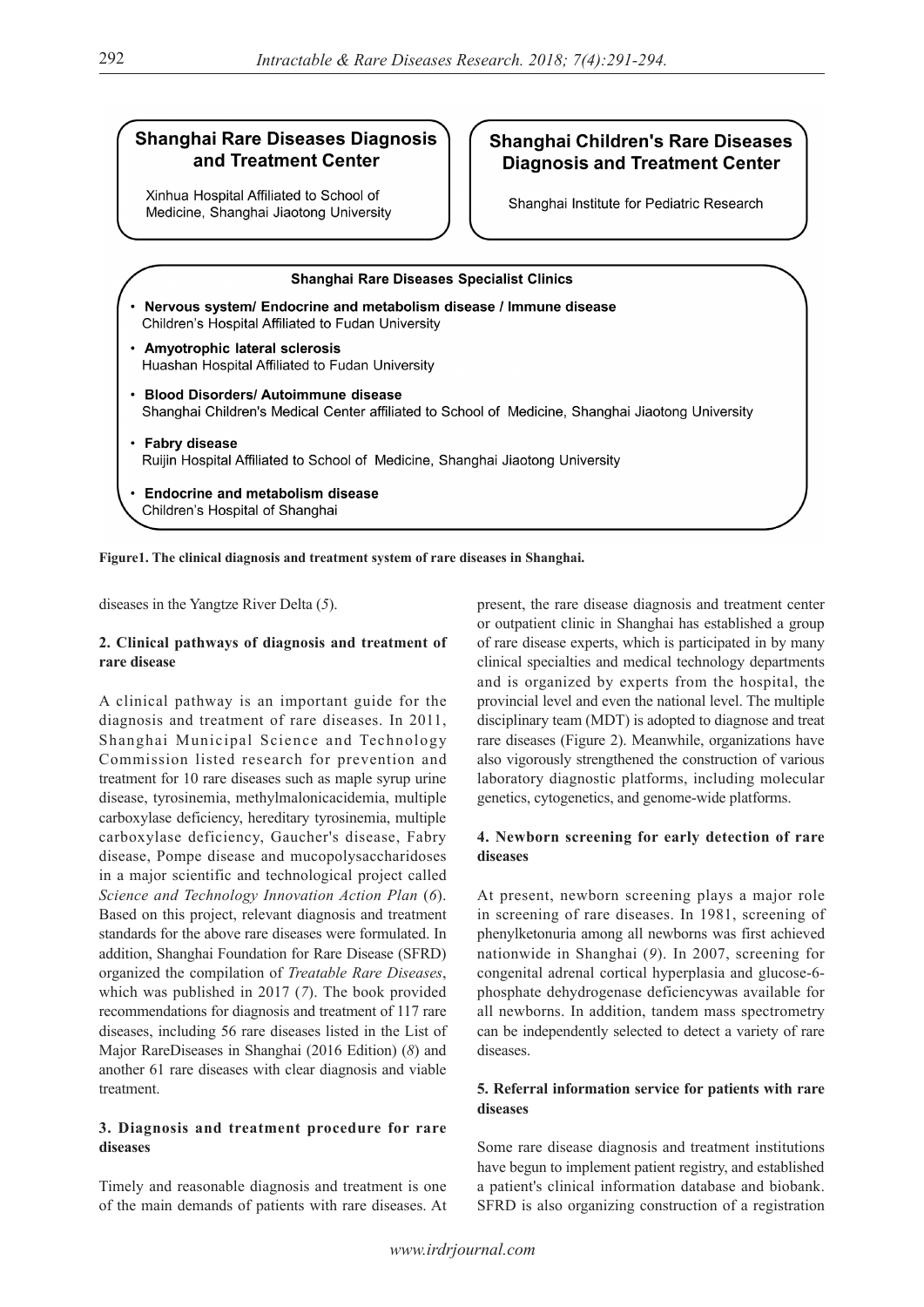

**Figure 2. The diagnosis and treatment process of rare diseases in Shanghai Rare Diseases Diagnosis and Treatment Center.**

platform for rare diseases patients in Shanghai. The first batch of registered units includes two centers and five specialist units (*10*). In addition, Shanghai has also actively organized Rare Disease Day activities (three sessions so far) and academic annual conferences (nine sessions so far) to convey important information such as rare disease research, diagnosis, treatment, services, policies, *etc*., and to raise social concerns and awareness.

#### **6. Knowledge training for increasing the awareness of rare diseases**

Increasing the awareness of medical staff about rare diseases is of great significance in reducing the rate of misdiagnosis and missed diagnosis of rare diseases. In March 2017, directed by the former SMHFPC, SFRD and the Shanghai Medical Association Rare Diseases Specialist Branch launched the Shanghai Rare Disease Prevention and Control Training Project for Medical Staff (*11*). The project aimed to gradually improve awareness and capacity of diagnosis and treatment for rare diseases among medical staff. The project would last for three years and would be available to medical staff in upper secondary and above medical institutions. Up to now, 10 sessions of training courses have been carried out.

#### **7. Perspectives**

It can be said that the Shanghai rare disease diagnosis and treatment service system has taken initial shape. This is not only a gospel for rare disease patients in Shanghai, but also for patients in the surrounding areas and even the whole country. This is of great significance for improving accessibility of diagnosis and treatment services for patients and reducing the burden on them. As a highlight of domestic medical education and technology, Shanghai should continue to strengthen the research, teaching and training of rare diseases, and make the current medical staff training programs longterm and institutionalized, and further build regional and national rare disease diagnosis and treatment centers. Moreover, it is necessary to speed up establishment and improvement of the rare disease registration system and research collaboration network based on the clinical system, and comprehensively collect important data such as physiological, psychological and economic burdens of patients with rare diseases, and provide an important basis for the formulation of relevant research, diagnosis, treatment, policies and laws (*12*). In addition, with the introduction of China's First National List of Rare Diseases (*13,14*) and the prioritized evaluation and approval system for orphan drugs policy, Shanghai should actively seek relevant drugs to be used in the above-mentioned medical institutions as soon as possible, and further expand the scope of rare diseases to be diagnosed and treated.

#### **Acknowledgements**

This project was supported by Scientific Research General Project of Shanghai Municipal Health and Family Planning Commission: Study on security mechanism of rare diseases in Shanghai (Project number: 20134060), and Special Research Project on Health Development Policies of Shanghai Municipal Health and Family Planning Commission: Study on disease burden and security system of vulnerable population in Shanghai (Project number: 18Y08009).

#### **References**

- 1. European Project for Rare Diseases National Plans Development (EUROPLAN). Recommendations for the development of national plans for rare diseases guidance document. *https://download2.eurordis.org/europlan/2\_ EUROPLAN\_Guidance\_Documents\_for\_the\_National\_ Conference/2\_EUROPLAN\_Recommendations\_for\_Rare\_ Disease\_National\_Plans\_Final.pdf* (accessed November 15, 2018).
- Shanghai Branch of the Red Cross Society of China, Notice on specific drugs for rare diseases that will be covered by the Children's Hospitalization Fund. *http:// www.redcross-sha.org/2015/View.aspx* (accessed November 15, 2018). (in Chinese)
- 3. Shanghai Municipal Health and Family Planning Commission. Notice on establishing Shanghai Rare